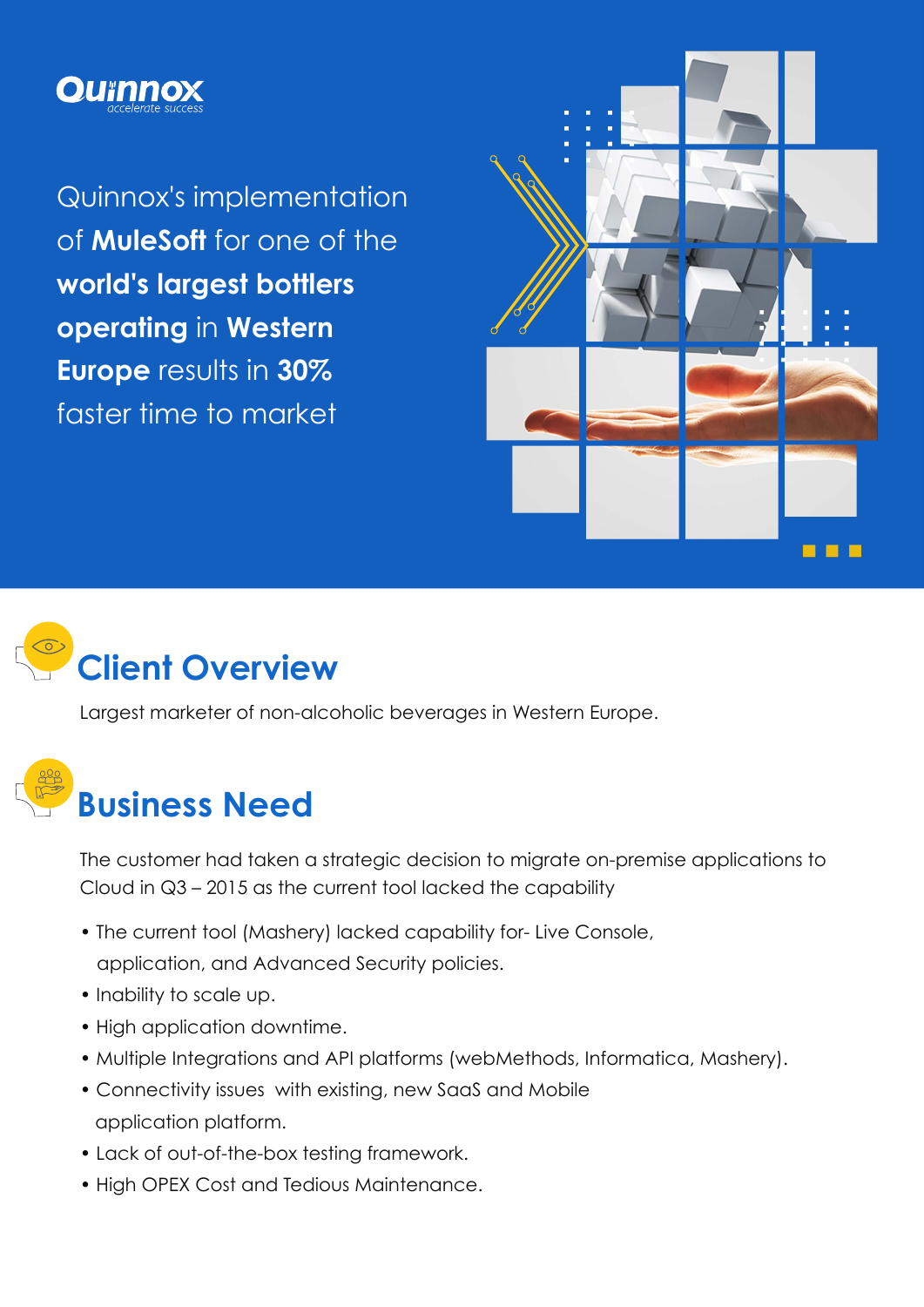

Quinnox set up a team with MuleSoft certified resources. Quinnox completed implementation in 3 phases with agile development and migration of API Gateway from Mashery to MuleSoft API Manager and API implementations from webMethods to Mule Runtime Manager.

The team developed interfaces on MuleSoft based on the criteria of **Cloud-Cloud, On Premise-Cloud integrations.**

#### **MuleSoft with Salesforce had the following integrations:**

- Quinnox integrated around **40+** API/Interface SFDC SAP R3, SFDC Customer Trading Partners.
- MuleSoft inventory has a total of 104 Interfaces/API available in MuleSoft CloudHub.
- Edge Systems are **SFDC ( CRM System ), SAP R3 ( ERP System ), AWS, Sharepoint & Trading Partners.**
- Mule Run time version **3.9.**
- Production System Running on **8 Vcores**
- Integrations of different Business groups OTC, Reporting, Information Systems
- SFDC operations on the objects like Account, Invoice, Order, Sell-Out-Data
- Approx **120 Transaction per month for an API**

## **Our solution features enable:**



Out-of-the-box API management capability



Continuous Integration (CI) ready





Sophisticated cross-cloud integration applications



Packaged Munit testing framework